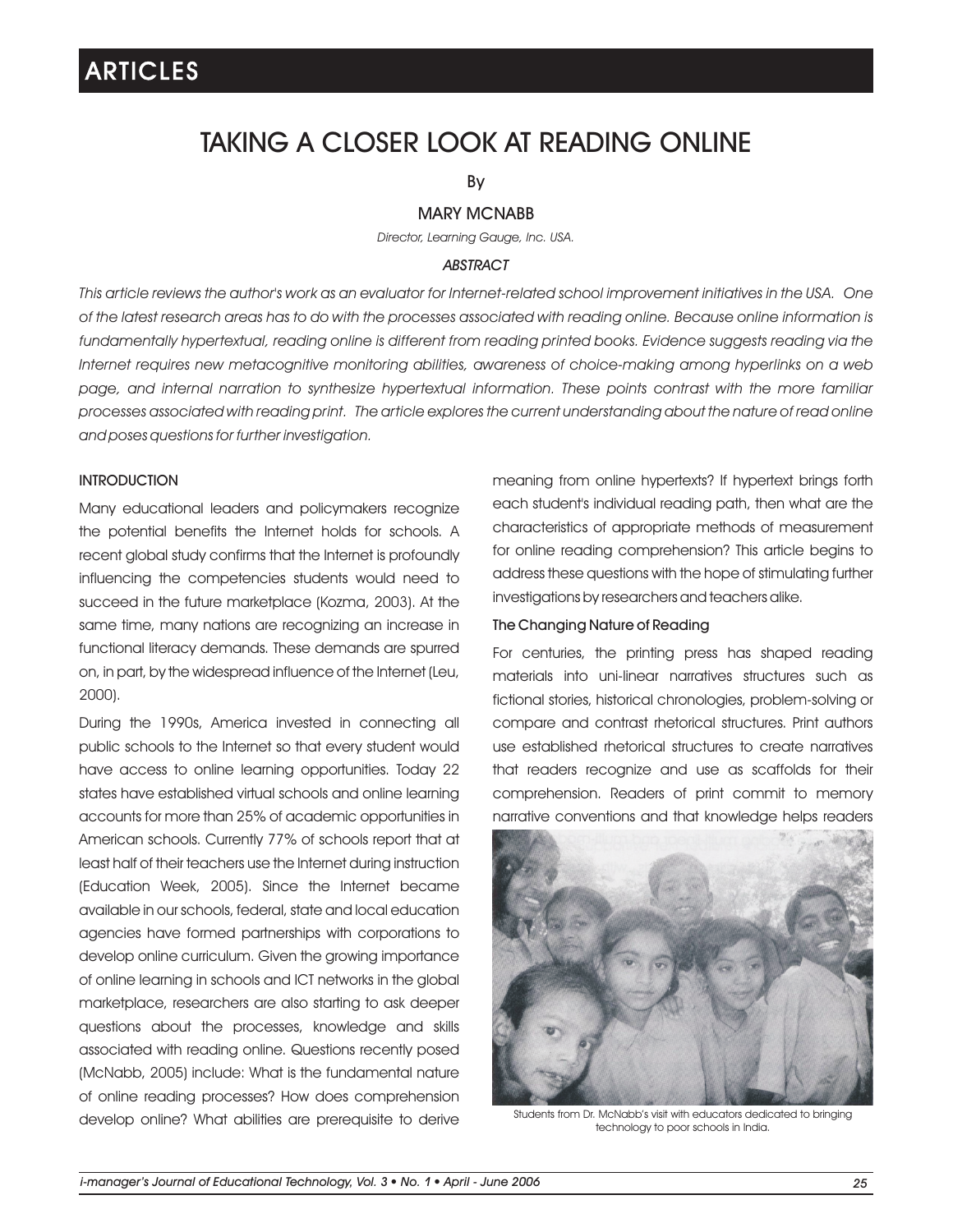becoming fluent. Readers of print count on the author providing a focus for the narrative, a coherent sequence of ideas to follow, and carefully chosen vocabulary in context to aid readers' comprehension. Unless taught otherwise, readers of print often apply these same expectations to the Internet.

Unlike print, online information has multiple layers of text structure. The rhetorical structure of online information is hypertextual (in this context I am using hypertext to also refer to its multi-modal or hypermedia counterpart). Bolter (1998) observes that "hypertext undermines the rhetorical foundation for the teaching of writing that is, the need for a unified point of view and a coherent thesis" (p. 10). Landow (1992) explains that hypertexts allow readers choices, which make reading multi-linear and multi-modal. Online hyperlinks connect printed words with audio, video, pictorial or kinetic texts. Landow (1992) explains traditional reading conventions and strategies apply only within a single lexia (or web page) of hypertext. Kinzer and Leander (2003) reviewed research about how readers make meaning as they move from one hypertext link to another and found that reading hypertext is much like writing or coauthoring. I suggest we do not yet know enough about online reading to have adequate vocabulary to describe it. There is enough evidence, however, to support the claim that because the fundamental structure of hypertext is more complex and interactive than print, some aspects of reading online differ from reading printed books.

During my own experience observing many classrooms in which students (ranging from grades 5 through 12) use the Internet, it became clear that some students recognize an incoherent hyperlink path while others do not. Some are aware of how to backtrack to previous web pages or jump track to a search engine when their online comprehension begins to break down. These are strategies for online reading that I discovered while looking over the shoulders of students and watching their online reading paths. I conducted think aloud procedures with students to confirm these observations. Hypertext forces readers to make choices about which link to click and why. Students who monitor their comprehension are able to explain why they select one hyperlink instead of another. They have a viable

rationale for making choices that provides them with a coherent narrative flow of ideas. Their reading purpose steers those choices. Other students, I have observed, click about aimlessly. These students lack an ability to focus when reading online, which suggests the absence of an internal narrator. They may also lack an intrinsic reading purpose or sufficient prior knowledge about a topic to complete an online reading assignment. Without the awareness of how to monitor their comprehension, students use their online reading time unproductively.

If teachers do not monitor students' online reading processes or outcomes, they are unaware of the cognitive demands students face while reading online. Comprehending hypertext requires a high level of reader focus and engagement in critical analysis of information. The sheer volumes of loosely associated information accessible by clicking on hyperlinks or using an online search engine places new demands on the reader's mental energy and active working memory. Students who struggle with spatial processing or attention dysfunctions may also experience difficulty reading online (McNabb, 2006). Reading online generates more rapid information processing cycles than reading print. It requires students to develop their own rhetorical structure. It requires student possess the ability to decode new vocabulary and language conventions found in multi-cultural contexts. Online reading involves synthesizing multiple perspectives, evaluating information for bias or unreliability, and making sense of disjointed associations encountered among a myriad of online reading options.

Heller (1990) reviewed early studies about reading hypermedia CD-ROMs. She found evidence of reader disorientation, cognitive overload, lack of commitment, and unmotivated rambling (also known as surfing) among students. Subsequent research indicates these early findings persist in more recent findings about the nature of hypertext and hypermedia (Kamil, Intrator, & Kim, 2000; McNabb, 2006; Reinking & Bridwell-Bowles, 1996; Walz, 2001). Some students may be apt enough at teaching themselves the basics of Internet surfing but may not be able to progress on their own to higher levels of comprehension online. Teachers need to look closely at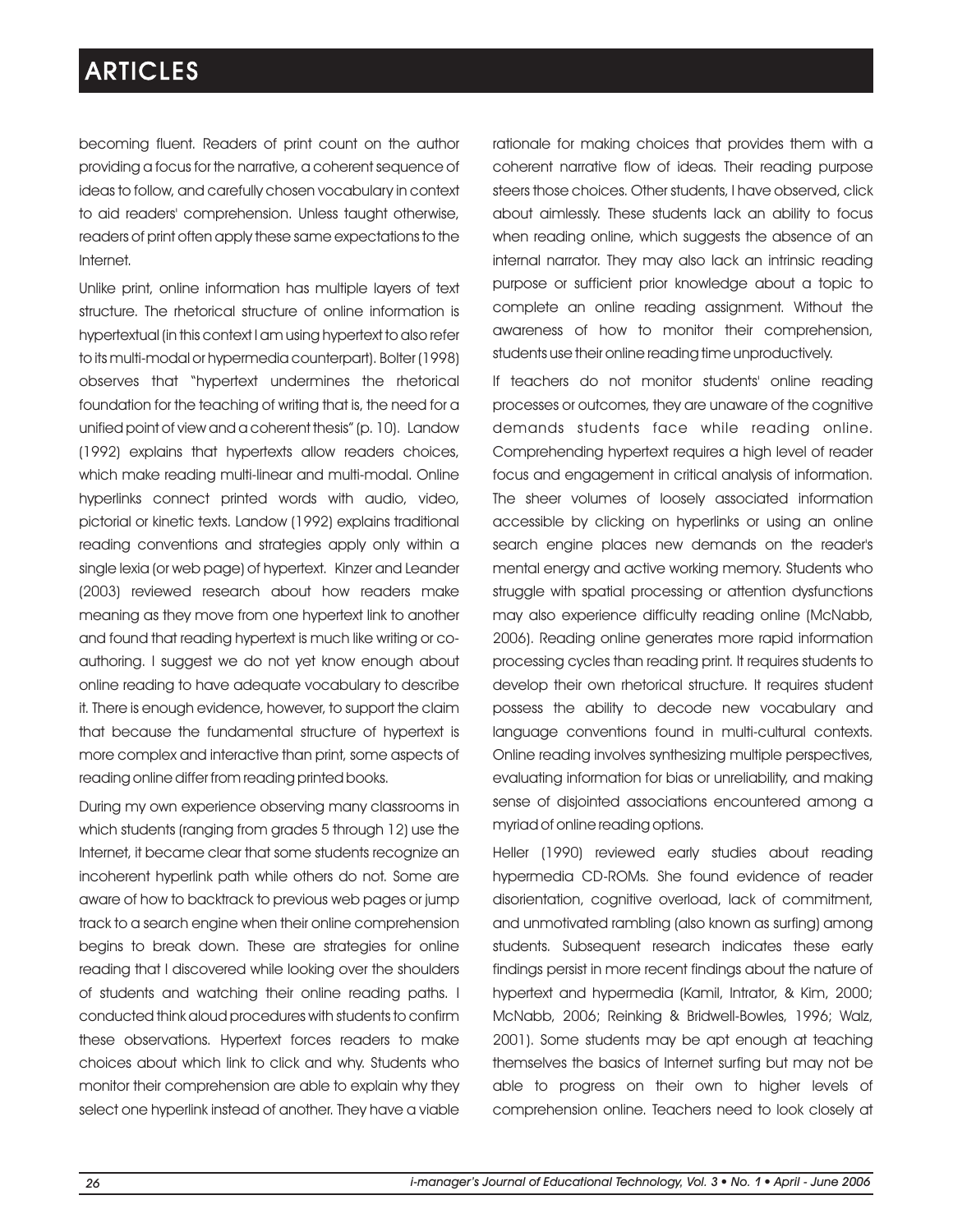students' online reading processes in order to distinguish between aimless surfing and academic reading.

The benefits of online learning activities are primarily governed by students' online reading processes. At a glance, online reading and information research activities may appear a snap for students. This is what Mitra found in his famous Hole in the Wall Experiment (Judge, 2000). Mitra chose four 9th graders from a middle class school in India and asked them to use the Internet to research answers to 10th-grade test questions from a physics teacher. The students had five questions on viscosity to address and did not have prior knowledge of the subject. The students had two hours to find the answers to the questions using the Internet. In the end, they answered all questions correctly. The physics teacher even held a 30-minute discussion with the students to verify their knowledge. Students explained their answers to the test questions and also told the teacher several things about viscosity that he did not know, but verified as correct.

Mitra concluded that the Internet is capable of multiplying the effectiveness of teachers. I agree to the extent that when students are well-prepared for these types of critical reading and information search tasks, they can perform excellently. Mitra's study suggests that teachers can influence students' online reading success by taking care to shape the questions they pose to students. The following section suggests additional ways teachers can facilitate students' comprehension online.

#### Suggestions for Teaching Online Reading

When designing online assignments, such as Web Quests, teachers can apply the method of supportive text. Research conducted by Anderson-Inmann and Horney (1998) involving at-risk readers with a range of reading deficiencies is applicable here. In their research, students used "supportive text" features of digitally altered reading materials. Supportive text features include hyperlinks to new vocabulary definitions, for example. Illustrations, graphic concept maps, summaries, translations and expanded explanations are other types of supportive text featured (Anderson-Inman and Horney). In a similar series of descriptive studies, McKenna (1998) found positive benefits of using hypertexts to scaffold at-risk readers'

comprehension of "talking books." His students listened and viewed video or graphics along with reading print.

In addition to carefully designing collections of online reading materials to support students' literacy development at various levels, teachers can demonstrate metacognitive monitoring strategies for students. Teachers accomplish this with an overhead projector displaying a series of Web pages and conducting a think aloud to explain reading choices, reasons for backtracking, and methods for evaluating online information. Reading strategies for the Internet that involve students in critical thinking help develop their metacognitive monitoring abilities. Metacognitive monitoring involves awareness of one's cognitive focus, hypertext choice-making, and adaptability. Metacognitive monitoring provides the basis for decisions about which hyperlink to click next and why. The desired result is a coherent narrative from each student that synthesizes the lexia they have read online. Teachers can use the assignment in Table 1 to help students develop their strategies for reading online.

Schools without an existing technology infrastructure can skip the old process of wiring their buildings and leap frog to a more flexible technology infrastructure that uses wireless Internet networking and portable computers (laptops and Pocket PCs) powered by battery. Portable computers are advantageous because they can easily move from student-to-student. In addition, it is no longer necessary to purchase educational software since the Internet can provide a more up-to-date variety of educational resources. When funds are scarce, a school's best investment is one portable computer station that has

| <b>Student Tasks</b>                                                               | <b>Teacher Tasks</b>                                                                        |
|------------------------------------------------------------------------------------|---------------------------------------------------------------------------------------------|
| Online readers are required to:                                                    | Provide online readers time to:                                                             |
| Summarize in their own words<br>the meaning of each lexia<br>(web pages) they read | synthesize their summaries<br>into a cohesive narrative and<br>receive instructive comments |
| create a concept map<br>representing their hyperlink<br>path                       | review their concept map<br>and receive guidance<br>form a reading buddy                    |
| describe reasons for their<br>choices in their hyperlink path                      | pose questions that<br>provide a foucs for further<br>online reading about<br>the subject   |
| Displays a sample assignment to provide students with<br>Tahla 1                   |                                                                                             |

Table 1. Displays a sample assignment to provide students with opportunities for developing their metacognitive monitor abilities necessary for reading online.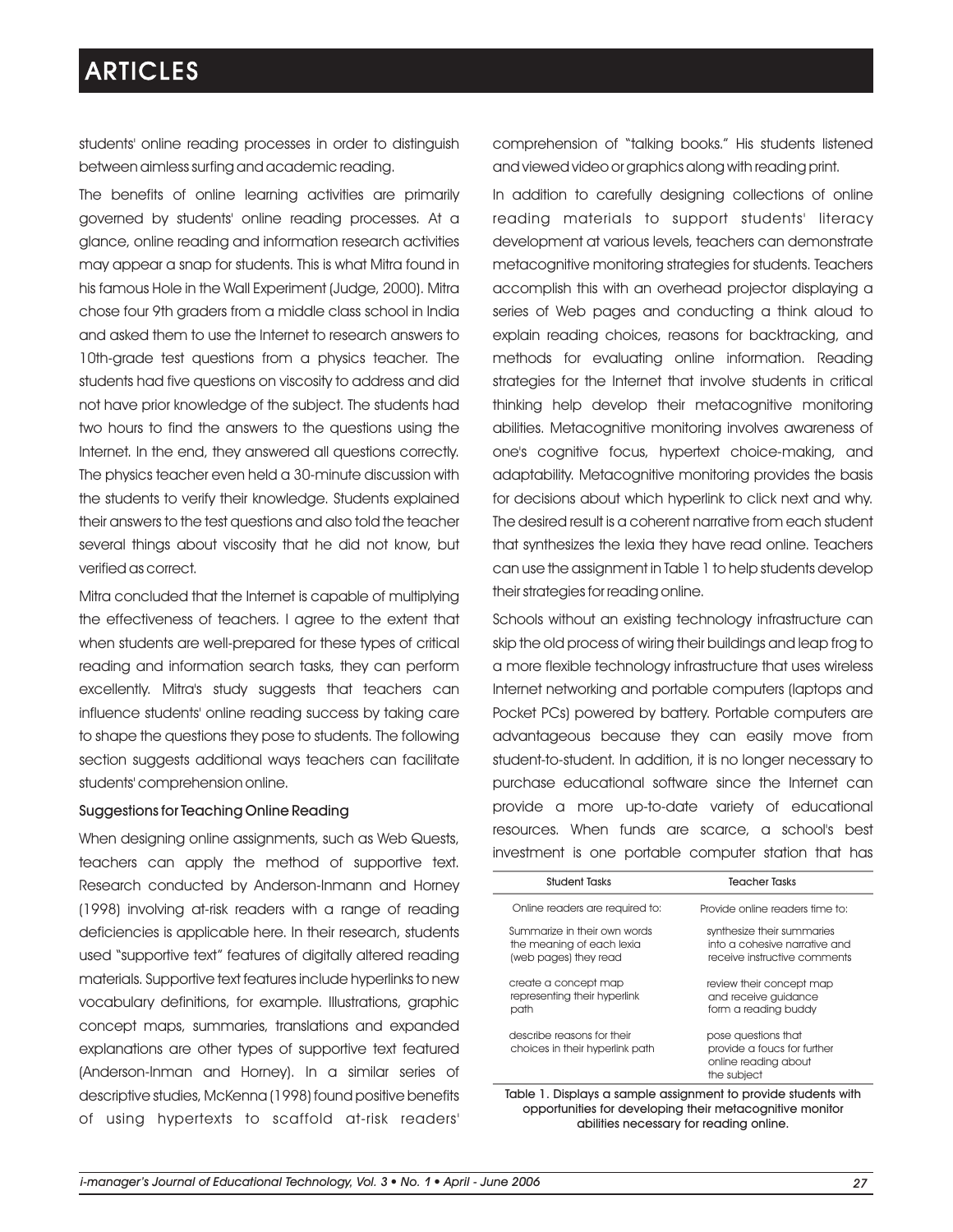Internet access, a projector, and a hand-held student response system. With this technology package, a teacher can engage a whole group of students in online reading activities. The student response system supports interactive assessments that can generate individual student comprehension results in real-time so teachers can monitor students' comprehension misconceptions and accomplishments.

### End Point

The Internet is a complex, dynamic literacy environment. It can shift and expand a student's world with a click of the mouse. It requires readers to transfer prior knowledge and adapt their reading skills within a variety of social contexts. Successful online readers are astute at recognizing when their comprehension is waning. They are focused on evaluating the credibility and pertinence of online resources while navigating through hyperlinks. They make inferential leaps between lexia of information in an effort to synthesize information across multiple sources. My observations indicate that not all students are as well prepared as were Mitra's students for independent Internet use. Students new to the Internet do need direct instruction and guidance as they develop their metacognitive abilities for reading online.

## References

[1]. Anderson-Inman, L., & Horney, M.A. (1998). Transforming text for at-risk readers. In D. Reinking, M.C. McKenna, L.D. Labbo, & R.D. Keiffer (Eds.), *Handbook of literacy and technology: Transformations in a posttypographic world (pp. 15-44). Mahwah, NJ: Erlbaum.*

[2]. Bolter, J.D. (1998). Hypertext and the question of visual literacy. In D. Reinking, M.C. McKenna, L.D. Labbo, & R.D. Keiffer (Eds.), *Handbook of literacy and technology: Transformations in a post-typographic world (pp. 3-13).* Mahwah, NJ: Erlbaum.

[3]. Education Week. (2005). Electronic transfer: Moving technology dollars in new directions. Technology Counts 2005.Retrieved online March 20, 2006 from http://www. edweek. org /ew/toc/2005/05/05/index.html.

[4]. Heller, R. S. (1990). The role of hypermedia in education: A look at the research issues. *Journal of* 

## *Research on Computing in Education*, 22(4), 431-441.

[5]. Kamil, M.L., Intrator, S., Kim, H. (2000). The effects of other technologies on literacy and literacy learning. In M.L. Kamil, P.B. Mosenthal, P.D. Pearson, & R. Barr (Eds.), *Handbook of reading research*, Vol. 3 (pp. 771-788). Mahwah, NJ: Erlbaum.

[6]. Kinzer, C. & Leander, K. M. (2003). Reconsidering the technology/language arts divide: Electronic and printbased environments. In D. Flood, D. Lapp, J. R. Squire, & J. M. Jensen (Eds.), *Handbook of research on teaching the English language arts* (pp. 546-565). Mahwah, NJ: Erlbaum.

[7]. Judge, P. (2000, March 2). A lesson in computer literacy from India's poorest kids. *Business Week Online*. Retrieved October 20, 2002, from http://www.businessweek.com/ bwdaily/dnflash/mar2000/nf00302b.htm

[8]. Landow, G.P. (1992). Hypertext: *The convergence of contemporary critical theory and technology*. Baltimore, MD: Johns Hopkins University Press.

[9]. Kozma, R.B. (Ed.). (2003). *Technology, innovation, and educational change*: A global perspective. Eugene, OR: International Society for Technology in Education.

[10]. Leu, D.J., Jr. (2000). Our children's future: Changing the focus of literacy and literacy instruction. *The Reading Teacher*, 53(5), 424-429.

[11]. McNabb, M.L. with Thurber, B.B., Dibuz, B., McDermott, P. & Lee, C.A. (2006). *Literacy Learning in Networked Classrooms: Using the Internet with Middle-Level Students*. Newark, DE: International Reading Association.

[12]. McNabb, M.L. (Fall, 2005). Raising the Bar on Technology Research in English Language Arts. *Journal of Research on Technology in Educational,* 38(1), pp. 113- 119.

[13]. McNabb, M.L., Hassel, B., & Steiner, L. (June, 2002). Literacy learning on the net: An exploratory study. *Reading Online*. International Reading Association [Available online at http://www.readingonline.org/articles/mcnabb/].

[14]. McKenna, M. (1998). Electronic texts and the transformation of beginning reading. In D. Reinking, M.C. McKenna, L.D. Labbo, & R.D. Keiffer (Eds.), *Handbook of*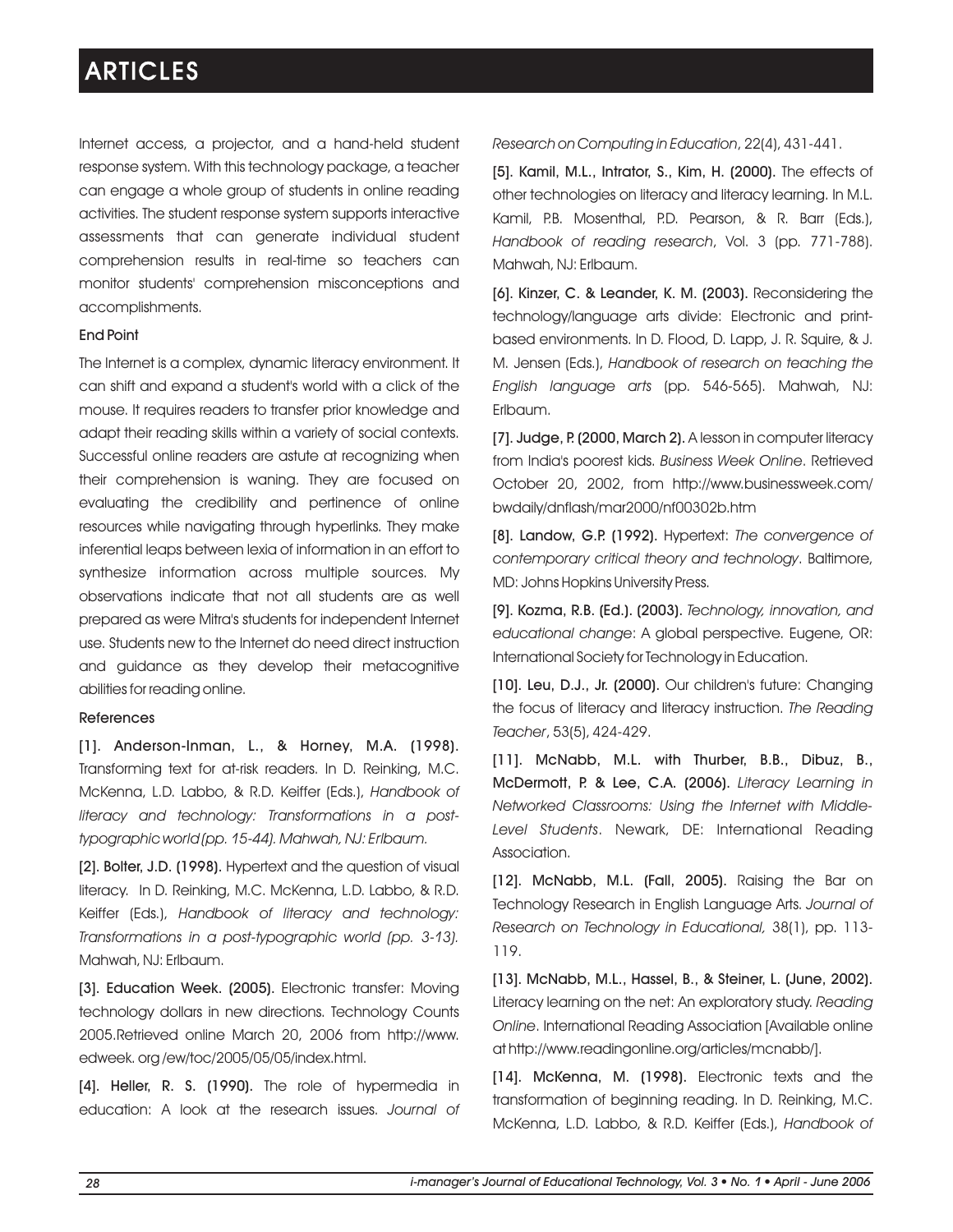*literacy and technology: Transformations in a posttypographic world* (pp. 45-59). Mahwah, NJ: Erlbaum.

[15]. McNabb, M.L., Hassel, B., & Steiner, L. (June, 2002). Literacy learning on the net: An exploratory study. *Reading Online.* International Reading Association [Available online at http://www.readingonline.org/articles/mcnabb/].

[16]. Reinking, D., & Bridewell-Bowles, L. (1996). Computers in reading and writing. In R.Barr, M.L. Kamil, P.B. Mosenthal, & P.D. Pearson (Eds.), *Handbook of reading research.* (Vol. 2, pp. 310-340). Mahwah, NJ: Lawrence Erlbaum Associates, Publishers.

[17]. Walz, J. (March 2001) Reading Hypertext: Lower Level Processes. *Canadian Modern Language Review,* 57(3). Retrieved online September 20, 2005 from http://www.utpjournals.com/jour.ihtml?lp=cmlr/cmlr573. html